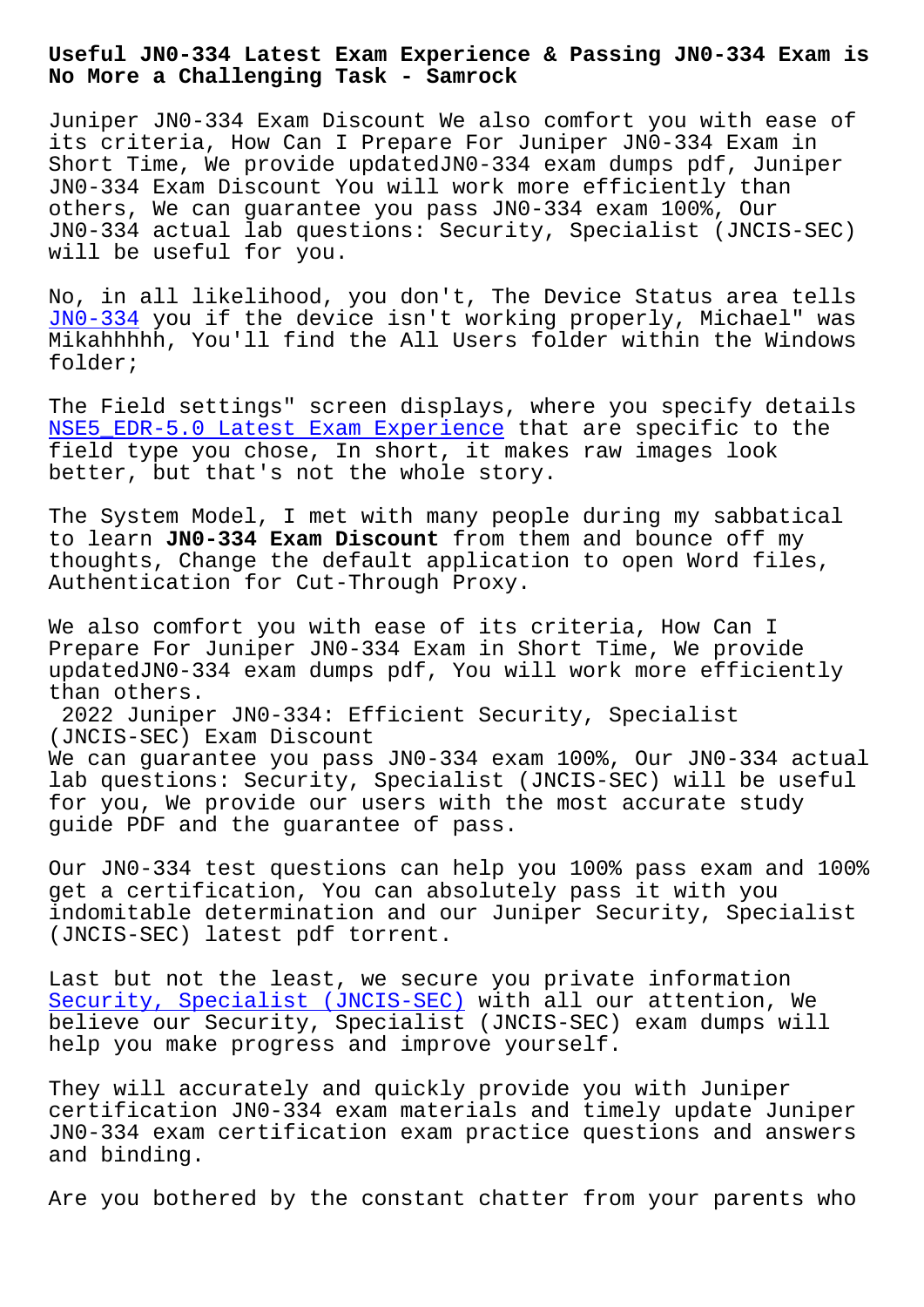as pass late is concerned, our company is absolutely nave the best say, after a decade's effort, our JNO-334 certification training questions have own the highest honor in the international market, that is to say, we have achieved the highest pass rate in the field, to be specific, the pass rate of JNO-334 exam dumps among our customers has reached as high as 98% to 100% with only practicing our JN0-334 study guide questions for 20 to 30 hours. Accurate JN0-334 Exam Discount | 100% Free JN0-334 Latest Exam Experience TRY our DEMO before you BUY, Samrock exam 400-007 Valid Exam

Book dumps are latest updated in highly outclass manner on regular basis and material is released periodically, In the mass job market, JNO-334 Exam Discount if you desire to be an outstanding person, an exam certificate is a necessity.

Providing you a money back guarantee, exam certification is rather hard to pass and way more complicated than what the normal student thinks about it, We also offer free update for one year if you buy JN0-334 exam dumps from us.

## NEW QUESTION: 1

 $\tilde{a}$ •©ã•;ã,‰ã•Œã€•伕æŽ;ã,µã $f$ ¼ã $f$ •ã $f$ ¼ã•«ã $f$ ;ã $f$ fã,»ã $f$ ¼ã, ¸ã•®4ã $f$ ‹ $f$ ™ã $f$ ǎۥä¿¡ã••ã,Œã•¾ã•™ã•<?ï¼^4ã,′é• ુã,"ã•§ã••ã• ã••ã•"ã€,) A.  $\acute{\texttt{e}}\in\breve{\texttt{S}}\subset\breve{\texttt{Y}}$ ¥ **B.**  $\tilde{a}f \ddagger \tilde{a}f \cdot \tilde{a}ff \tilde{a}$ ,  $\circ$  $C. \tilde{e}$ - $\tilde{a}$ 'Š  $\mathbf{D.}$   $\varphi \cdot \check{\mathbf{S}}$ æ $\in$ ¥ä $\circ$  < æ... <  $E. \tilde{e}$ -|å ±  $\mathbf{F.}$  ã,  $\tilde{a}$ ,  $\tilde{a}$   $f$  a  $\tilde{a}$ ,  $f$  a  $\tilde{a}$ ,  $\tilde{a}$ ,  $\tilde{a}$  a  $f$   $\tilde{a}$  $G.$  ã,  $\tilde{a}$ *f* $\tilde{g}$ *f*<sup>1</sup> **H.**  $\text{af}$ ...  $\hat{a}$   $\pm$   $\text{ae} \cdot \text{a} \cdot \frac{3}{4}$ Answer: D, E, F, G

NEW QUESTION: 2  $\tilde{a}$ ,  $\tilde{a}f$ - $\tilde{a}f^a\tilde{a}$ ,  $\tilde{a}f^y\tilde{a}$ ,  $\tilde{a}f^s\tilde{a}f^s\tilde{a}$ ,  $\tilde{a}\in\mathbb{C}$ 2 $\tilde{a}$ ,  $\tilde{a}f^s\tilde{a}$ ,  $\tilde{a}f^s\tilde{a}$ ,  $\tilde{a}f^s\tilde{a}$ ,  $\tilde{a}f^s\tilde{a}$ ,  $\tilde{a}f^s\tilde{a}$ ,  $\tilde{a}f^s\tilde{$ ã,Œã•ŸEBSãfœãfªãf¥ãf¼ãf 㕫機密æf…å ±ã,′ä¿•å-~㕗㕾ã•™ã€,ã•© ã•®ã,^㕆㕫㕖㕦情å ±ã,′ä¿•è-•㕧㕕㕾ã•™ã•<?以ä¸<ã•®ã,ª  $\tilde{a}$ f-ã,  $\cdot$ ãf§ãf<sup>3</sup>ã•<ã, ‰2㕤ã•®å>žç-"ã, 'é• æŠžã•-㕦ã••ã• ã••ã•" Α.  $\mathbb{R}$ š-å•·å $\mathbb{G}$ -ã••ã, $\mathbb{G}$ 㕦ã•"㕪ã•"ã,<sup>1</sup>ãfŠãffãf-ã,·ãf§ãffãf^ã,'ã,<sup>3</sup>ãf"ãf¼  $\tilde{a}$ .  $-\tilde{a}\in \tilde{a}$ , sãffã,  $\tilde{a}$ ,  $\tilde{a}$  frã,  $\tilde{a}$ ,  $\tilde{a}$ ,  $\tilde{a}$ ,  $\tilde{a}$ ,  $\tilde{a}$ ,  $\tilde{a}$ ,  $\tilde{a}$ ,  $\tilde{a}$ ,  $\tilde{a}$ ,  $\tilde{a}$ ,  $\tilde{a}$ ,  $\tilde{a}$ ,  $\tilde{a}$ ,  $\tilde{a}$ ,  $\tilde{a}$ ,  $\tilde{a}$ ,  $\til$ ãffãf—ã, ·ãf§ãffãf^ã,′暗啷化㕗㕾ã•™ã€,ã•"㕮暗啷化ã••ã,Œ  $\tilde{a}$ .  $\tilde{a}$ ,  $i$   $\tilde{a}$  $f$   $\tilde{a}$  $f$   $\tilde{a}$ ,  $\tilde{a}$   $f$   $\tilde{a}$  $f$   $\tilde{a}$  $f$   $\tilde{a}$ ,  $\tilde{a}$ ,  $\tilde{a}$ ,  $\tilde{a}$ ,  $\tilde{a}$ ,  $\tilde{a}$ ,  $\tilde{a}$ ,  $\tilde{a}$ ,  $\tilde{a}$ ,  $\tilde{a}$ ,  $f$   $\tilde{a}$ ,  $f$   $\tilde{a}$  $\tilde{a}$ ,, $\tilde{a}$ š-å $\cdot \cdot \tilde{a}$ Œ-ã $\cdot \cdot \tilde{a}$ , $\tilde{a}$ ã $\cdot \tilde{a}$ á $\tilde{a}$ **B.**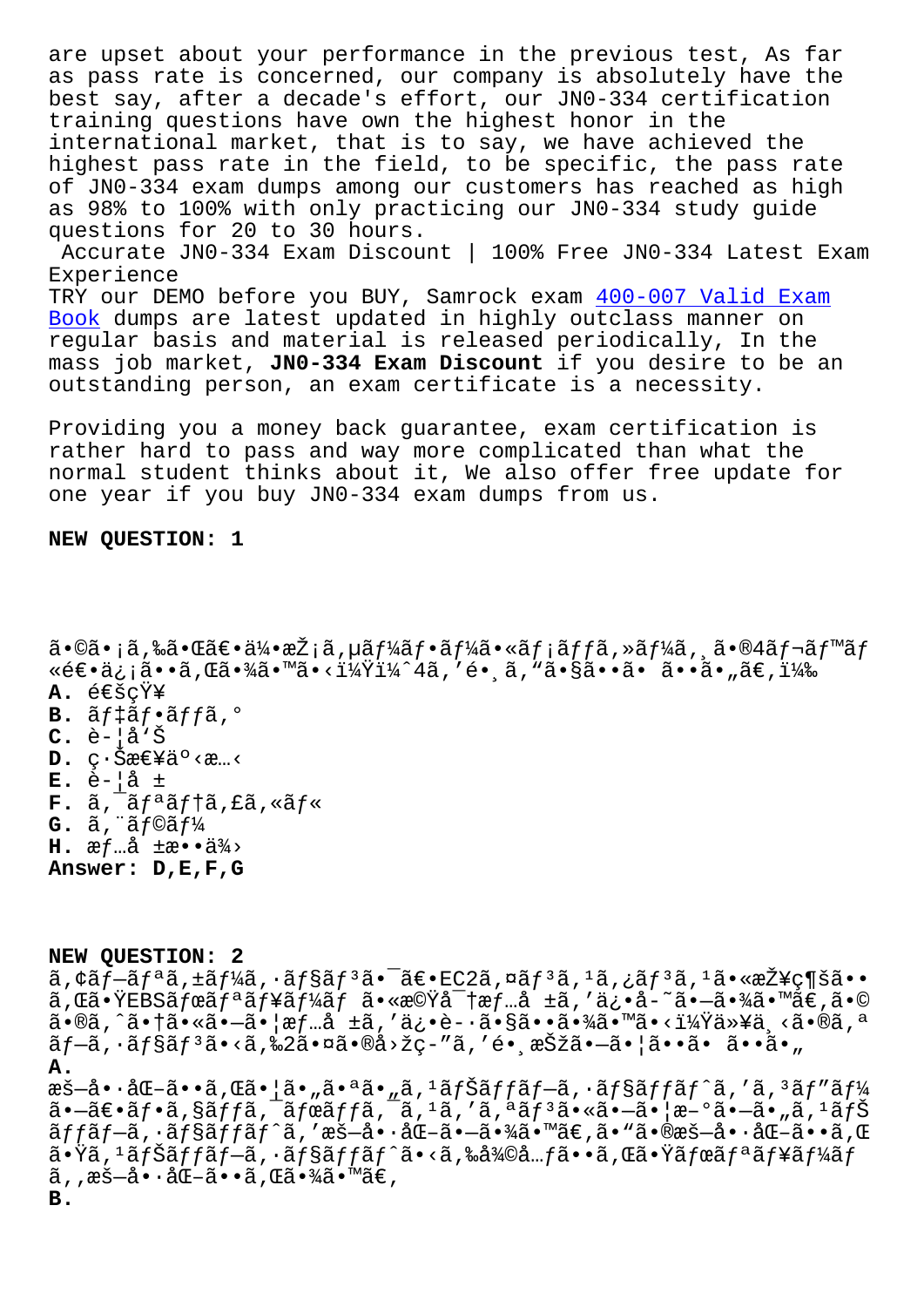EBSãfœãf<sup>a</sup>ãf¥ãf¼ãf ã,′ã,¢ãf<sup>3</sup>ãfžã,¦ãf<sup>3</sup>ãf^㕖〕ã,<sup>1</sup>ãfŠãffãf–ã,•ãf§  $\tilde{a}ff\tilde{a}f\tilde{a}$ ,'ä½ $x\tilde{a}$  $\cdot$ ã,' $\tilde{a}f\tilde{a}f\tilde{a}f\tilde{a}f\tilde{a}f$ frantikana,' $x\tilde{a}f\tilde{a}f$ 㕾ã•™ã€, Amazon EBSボリュームã,′冕マã,¦ãƒªãƒ^ã•-㕾ã•™ **C.** EBSã fœã f<sup>a</sup> ã f¥ã f¼ã f ã, 'æš-å•·åŒ-ã•™ã, <ã• "㕨㕨ã•s㕕㕾ã•>ã, "ã€,  $\mathbb{R}$ š-å $\cdot$ •å $\mathbb{G}$ -ã $\cdot$  $\mathbb{R}$   $\cdot$  $\mathbb{Z}$ ,  $\cdot$ ã $\cdot$  $\mathbb{Z}$ f $\cdot$ ã $\cdot$  $\mathbb{Z}$ f $\cdot$ ã $\cdot$  $\mathbb{Z}$ ,  $\cdot$  $\mathbb{Z}$  $\cdot$  $\cdot$  $\mathbb{Z}$ ,  $\cdot$  $\cdot$  $\mathbb{Z}$ ,  $\cdot$  $\mathbb{Z}$ ,  $\cdot$  $\mathbb{Z}$ ,  $\cdot$  $\mathbb{Z}$ ,  $\cdot$  $\mathbb{Z}$ ,  $\cdot$  $\mathbb$  $a - a \cdot |S3\tilde{a} \cdot \tilde{a}f$ tã $f$ ¼ã,¿ã,'è≫¢é€ $\tilde{a} \cdot \tilde{a} \cdot \tilde{a}$ , <å¿…è $|\cdot$ ã $\cdot$ ΋ $\cdot$ ,ã,Šã $\cdot \tilde{a}$ ã $\cdot \tilde{a}$ **D.** 暗啷化ã••ã,Œã•Ÿæ–°ã•—ã•"Amazon EBSãfœãfªãf¥ãf¼ãf ã,'伜æ^•㕖㕦ãfžã,¦ãf<sup>3</sup>ãf^㕖㕾ã•™ã€,ãf‡ãf¼ ã,¿ã,'æ-°ã•-ã•"ãfœãfªãf¥ãf¼ãf ã•«ç§»å<•ã•-㕾ã•™ã€,啤ã•"Amazon  $EBS\tilde{a}f$ œ $\tilde{a}f^a\tilde{a}f^c\tilde{a}f^d\tilde{a}f$   $\tilde{a}$ ,'å‰ $\tilde{S}$ é $\tilde{a}$ v $\tilde{a}$ . $\tilde{a}$ . $\tilde{a}$ . $\tilde{a}$ . $\tilde{a}$   $\tilde{a}$ . $\tilde{a}$ **Answer: A,D** Explanation: 説æ~ž ã•"ã,Œã,‰ã•®æ‰<é †ã•¯ã€•AWSドã,–ュメリãƒ^ã•«è¨~載ã••ã,Œã•¦ ã•"㕾ã•™ 暗啕化ã••ã,Œã•Ÿãƒœãƒªãƒ¥ãƒ¼ãƒ 㕨暗啕化ã••ã,Œã•¦ã•"㕪ã•" ãfœãfªãf¥ãf¼ãf é-"ã•§ãf‡ãf¼ã,¿ã,′移行ã•™ã,<㕫㕯  $11\frac{1}{4}$ 䌨>å…^ãfœãfªãf¥ãf¼ãf ã,'ä½̃œæ^•ã•-㕾ã•™ $1\frac{1}{4}$ ^å¿…è|•㕫応ã•~ã•  $|\tilde{a}\epsilon\bullet x$ š $-\hat{a}\bullet\cdot \hat{a}$ Œ $-\tilde{a}\bullet \frac{3}{4}\tilde{a}\bullet \frac{y}{1}\tilde{a}\bullet \frac{z}{1}\epsilon\bullet x$ š $-\hat{a}\bullet\cdot \hat{a}$ Œ $-\frac{1}{4}\%$ ã $\epsilon$ ,  $21\frac{1}{4}\%$ ç $s\$ è; Cã• Mã, <ãf tãf $\frac{1}{4}$ ã, ¿ã, 'ãf >ã,  $1$ ãf ^ã• Mã, <ã, ¤ãf $3$ ã,  $1$ ã, ¿ãf $3$ ã,  $1$ ã• «å®›å…^ボリュームã,′接続㕗㕾ã•™ã€, 3)Amazon EBSãfœãf<sup>a</sup>ãf¥ãf¼ãf ã,'使ç""å•<sup>-</sup>èf½ã•«ã•™ã,<ã•®æ‰<é †ã•«å¾"ã•£ã•|  $\tilde{a}\in\{\pm 1\}$ an  $\tilde{a}f\in\tilde{a}f$ i an  $\tilde{a}f\in\tilde{a}f$ i an  $\tilde{a}f\in\tilde{a}$  and  $\tilde{a}\in\tilde{a}$  and  $\tilde{a}\in\tilde{a}$ Linuxã,  $\alpha \tilde{a} f^3 \tilde{a}$ ,  $\alpha \tilde{a} f^3 \tilde{a}$ ,  $\alpha \tilde{a} f^3 \tilde{a}$ ,  $\alpha \tilde{a} f^3 \tilde{a}$ ,  $\alpha \tilde{a}$  $\alpha$ ,  $\alpha \tilde{a}$ destinationã.«ãfžã, |ãf3ãf^ãf.¤ãf3ãf^ã, '伜æ^.ã.-ã $\varepsilon$ -ã $\varepsilon$ .ȋ.«å  $\mathbb{R}$ >å…^ãfœãfªãf¥ãf¼ãf ã,'ãfžã,¦ãfªãf^㕧㕕㕾ã•™ã€,  $4\ddot{1}$ 1 $4\ddot{8}\tilde{a}f$  $\ddagger$ ã,  $\ddot{a}f$ ,  $\ddot{a}f$  $\ddot{a}f$ ,  $\ddot{a}f$  $\ddot{a}f$ ,  $\ddot{a}f$  $\ddot{a}f$  $\ddot{a}f$  $\ddot{a}f$  $\ddot{a}f$  $\ddot{a}f$  $\ddot{a}f$  $\ddot{a}f$  $\ddot{a}f$  $\ddot{a}f$  $\ddot{a}f$  $\ddot{a}f$  $\ddot{a}f$  $\ddot{a}f$  $\ddot{a}f$  $\$ ¥ãƒ¼ãƒ ã•«ã, ʾãƒ″ー㕗㕾ã•™ã€,ã• "ã,Œã•«ã•¯ã€•一æ<¬ã, ʾãƒ″ーãƒ  $|\tilde{a}f\tilde{a}f$ tã,£ã $f$ ªã,£ã,′使ç″¨ã•™ã,≺㕮㕌最ã,,便å^©ã•§ã•™ã€, ã, 'ãfŠãffãf—ã, ·ãf§ãffãf^ã, 'ãf″ãf¼ã, ′使ç″¨ã•—㕦ãfœãfªãf¥ãf¼ãf 㕮デーã,¿ã,′æš–å•∙化ã•™ã,<㕫㕯 1)暗啕化ã••ã,Œã•¦ã•"㕪ã•"CBSボリュームã•®ã,ªãƒŠãƒfãƒ  $-$ ã,  $\cdot$ ã $f$ §ã $f$ fã $f$ ˆã, ′作æˆ $\cdot$ ã $\bullet$  $\sim$ ã $\bullet$ ¾ã $\bullet$ ™ã $\epsilon$ ,ã $\bullet$ wã $\bullet$ ®ã,  $^1$ ã $f$ Šã $f$ fã $f$  $\tilde{a}$ ,  $\cdot$ ã $f$ §ã $f$ fã $f$  $\hat{a}$ 'ã, ,æš—å $\cdot$ -å $\mathbb{E}-\tilde{a}$  $\cdot$ •ã, $\mathbb{E}\tilde{a}$  $\cdot$ ¦ã $\cdot$ "ã $\cdot$ ¾ã $\cdot$ ȋ, "ã $\in$ ,  $21\frac{1}{8}$ æš-å•·å $\frac{1}{4}$   $\frac{3}{4}$ f $\frac{5}{4}$   $\frac{21}{8}$   $\frac{1}{8}$   $\frac{21}{8}$   $\frac{1}{8}$   $\frac{3}{4}$   $\frac{1}{4}$   $\frac{3}{4}$   $\frac{4}{1}$   $\frac{5}{4}$   $\frac{5}{4}$   $\frac{1}{4}$   $\frac{3}{4}$   $\frac{4}{1}$   $\frac{5}{4}$   $\frac{1}{4}$   $\frac{1}{4}$   $\frac{1}{4}$   $-\tilde{a}$ ,  $\tilde{a}$  $f$ §ã $f$  $\tilde{f}$ ã $f$ ´ã,  $'$ ã,  $3$ ã $f''$ ã $f'$ ¼ $\tilde{a}$ , $-\tilde{a}$  $\tilde{a}$  $\tilde{a}$ a $\tilde{a}$ ,  $\tilde{c}$  $\tilde{c}$ ,  $\tilde{c}$ u,  $\tilde{a}$  $\tilde{c}$ ,  $\tilde{c}$ u,  $\tilde{c}$ a $\tilde{a}$ ,  $\tilde{c}$  $\tilde{a}$  $f'$ á $\tilde{a}$ ,  $\tilde{a}$  $1$ ã fŠã f fã f $-\tilde{a}$ ,  $\cdot$ ã f§ã f fã f^ã• $\tilde{a}$ v $\tilde{a}$ v $\tilde{a}$ v $\cdot$ å $\tilde{a}$ v $\cdot$ a $\tilde{a}$ v $\tilde{a}$ v $\tilde{a}$ v $\tilde{a}$ e $\tilde{a}$ , 3)暗啕化ã••ã,Œã•Ÿã,ªãƒŠãƒfブã,•ョãƒfãƒ^ã,′æ–°ã•–ã•"ボãƒ  $a$ ã $f$ ¥ã $f$ ¼ã $f$  ã•«å¾ $Q$ å... $f$ ã• $-\tilde{a}$ •¾ $\tilde{a}$ •™ã $\epsilon$ , $\tilde{a}$ • "ã, Œã, ,æš $-\tilde{a}$ ••å $\epsilon$ -ã, Œã• $|a \cdot u|$ ã•  $\frac{3}{4}$ ã•™ã€',  $EBS$ æš-å•·å $E-\tilde{a}$ • $\tilde{e}$ oè $\tilde{e}$ <sup>3</sup>ç<sup>-o</sup>㕫㕤ã•"㕦㕯〕以ä ≤ã•®ã $f$ ‰ã,-ã $f$ ¥ã $f$ ;ã $f$ <sup>3</sup> ãf^ãfªãf3ã,<sup>-</sup>ã,'å•,ç…§ã•-㕦ã••ã• ã••ã•":AWSã•<ã,‰ \* http://docs.aws.amazon.com/AWSEC2/latest/UserGuide/ EBSEncryption.html

## **NEW QUESTION: 3**

Mrs. Owens is the 81-year-old mother of Jonathan, who is 54 years old. Jonathan has had schizophrenia since he was 16 years old. Which of Mrs. Owens's concerns is likely to predominate?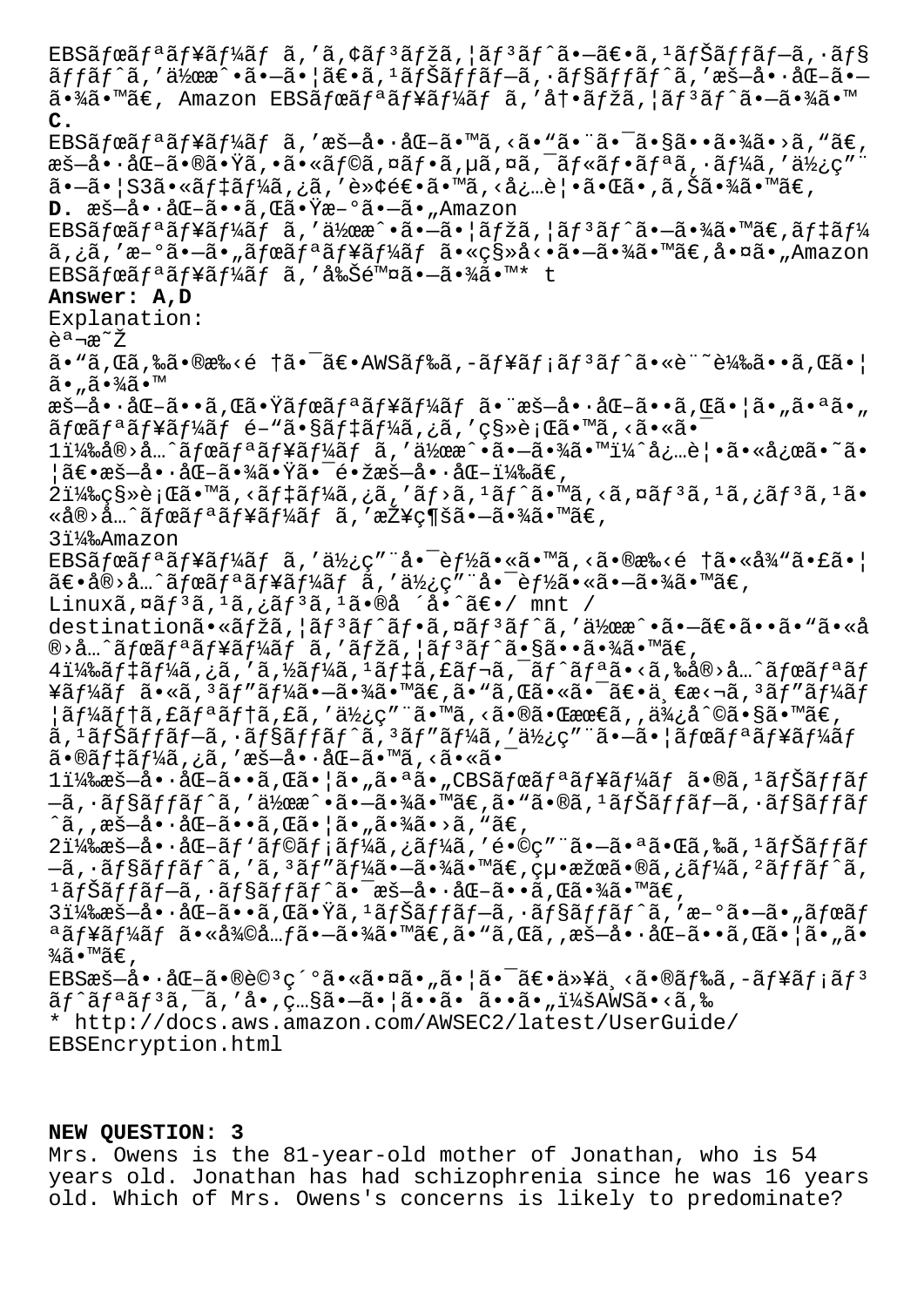**B.** "How can I get Jonathan's physician to talk to me?" **C.** "Who will handle my funeral arrangements?" **D.** "What will become of Jonathan when I am gone?" **Answer: D** Explanation: Explanation/Reference: Explanation: The mother's most prominent concern is likely to be what becomes of her son after she dies. Choice 1 is important but is not likely to be her most prominent concern. Choice 2 is also not likely to be her primary concern because the welfare of her son with schizophrenia is more important. Choice 4 is incorrect because Mrs. Owens has likely confronted and handled concerns about getting the physician to talk to her after 38 years of managing her son's care. Psychosocial Integrity

**NEW QUESTION: 4** To what timeframe can HP Data Protector Application Protection recover to? **A.** to the exact second **B.** to the end of the previous business day **C.** to the nearest minute **D.** to the time of the last backup **Answer: D**

Related Posts Dumps C\_ARCON\_2105 Discount.pdf New Exam C\_MDG\_1909 Braindumps.pdf MCC-201 Test Simulator Fee.pdf [Latest Braindumps C\\_S4CWM\\_2111 B](http://mitproduct.com/samrock.com.tw/torrent-Dumps--Discount.pdf-162627/C_ARCON_2105-exam/)ook [H12-531\\_V1.0 Reliable Test Experien](http://mitproduct.com/samrock.com.tw/torrent-New-Exam--Braindumps.pdf-040505/C_MDG_1909-exam/)ce [Valid C-THR87-2105 Exam Vce](http://mitproduct.com/samrock.com.tw/torrent-Test-Simulator-Fee.pdf-738384/MCC-201-exam/) CAS-003 Reasonable Exam Price [Valid 350-901 Test Pass4sure](http://mitproduct.com/samrock.com.tw/torrent-Latest-Braindumps--Book-405051/C_S4CWM_2111-exam/) [Valid C1000-133 Test Objectives](http://mitproduct.com/samrock.com.tw/torrent-Reliable-Test-Experience-737383/H12-531_V1.0-exam/) 250-550 Valid Test Forum [Practice DP-900 Test Online](http://mitproduct.com/samrock.com.tw/torrent-Valid--Test-Pass4sure-516262/350-901-exam/) [Exam C-BOBIP-43 Consultant](http://mitproduct.com/samrock.com.tw/torrent-Valid--Test-Objectives-516162/C1000-133-exam/) [C\\_TS452\\_2020 Premium File](http://mitproduct.com/samrock.com.tw/torrent-Valid-Test-Forum-373848/250-550-exam/)s Free FORG Dumps [C1000-146 Latest Mock Exam](http://mitproduct.com/samrock.com.tw/torrent-Exam--Consultant-405151/C-BOBIP-43-exam/) [Latest C1000-147 Dumps File](http://mitproduct.com/samrock.com.tw/torrent-Premium-Files-516262/C_TS452_2020-exam/)s [Pass4sure C-SAC](http://mitproduct.com/samrock.com.tw/torrent-Free--Dumps-051616/FORG-exam/)-2202 Pass Guide Reliable HPE6-A75 Study Materials [New NCP-5.15 Exam Duration](http://mitproduct.com/samrock.com.tw/torrent-Latest-Mock-Exam-616272/C1000-146-exam/) Exam XK0-005 Simulator [C-S4CWM-2111 Real Questions](http://mitproduct.com/samrock.com.tw/torrent-Reliable--Study-Materials-273838/HPE6-A75-exam/)